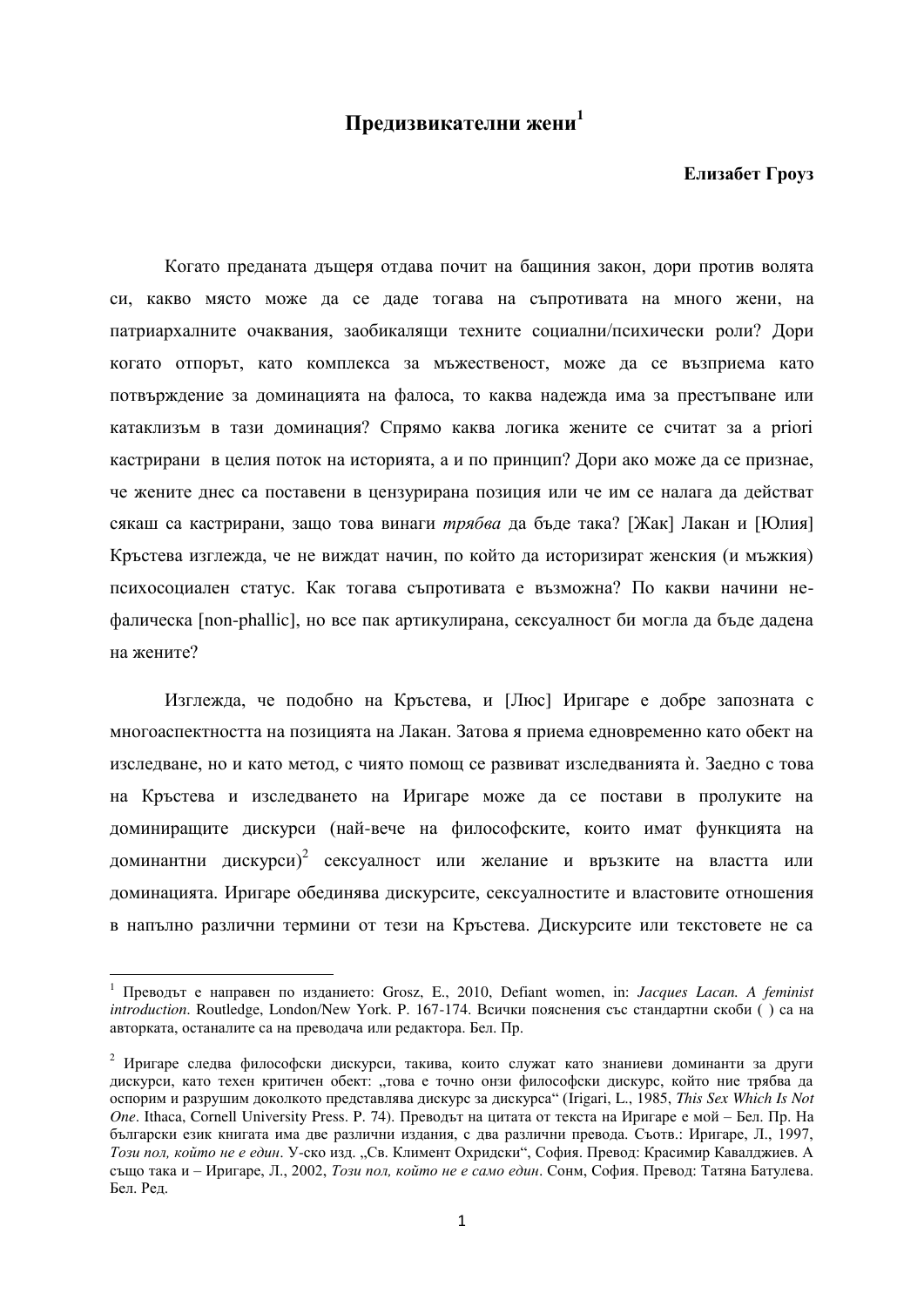ограничени до поетичното, литературното или или аван-гардното [avant-garde]. Иригаре се занимава, покрай други неща, с разрушаване на границите между фикционални и теоретични текстове като отстоява единия на фона на изискванията на другия. Сексуалностите също не са интерпретирани само като неясни и фундаментално бисексуални. Иригаре не може да бъде разглеждана нито като защитник на предзададената идентичност или същност, нито пък се интересува от проблемите, свързани с (бисексуалните) процеси на сексуална диференциация. За нея въпросът за сексуалностите трябва да се свързва с въпроса за двата пола, т.е. със сексуалната специфичност. Концепцията за властта в трудовете на Иригаре също е мислена в термини, различни от тези при Кръстева.

При Кръстева властовите отношения се обясняват чрез връзките в степента на вярност към символните норми. Символното е "системата", срещу която са насочени семиотичните подривни елементи. Подобно на единиците, които съставят държавата и нейните различни помощни средства, означаващите практики и техните норми, така и субективността – интегрирана под илюзорното господство на Еgo-то, концепцията за власт, която на практика употребява – се явява форма на интегрирана тоталност. Женското подчинение и патриархалните структури са само една от формите на дългия списък с начини за потискане – класови, расови, религиозни – всички заедно са ефекти на символната структура, но и са податливи за поява на пропуквания в собствения ѝ процес. Авангардът разрушава символното, за да вземе участие в отхвърлянето на расистките, класовите и сексуални форми на потисничество, дори когато остава безучастен към тях и продължава да е изграждан от (основно) бели мъже от средната класа, мъже със западен произход, чиито привилегии се основават на потисничеството на същите тези групи. Тези мъже са способни да разклатят буржоазните, империалистките и расовите основи на символното с нанасяне на удар върху функционирането на текстовете и означаващите практики. Напротив, докато ясно признава уместността на това расово и класово потискане, Иригаре се ориентира към анализа и моралността на потисничеството спрямо жените, което за нея създава перспектива от чиито основни въпросите, свързани с расата и класата могат да се разглеждат по различен, от досега прилаганите фалоцентристки модели, начин. Нейната концепция за властта е тази за патриархалните материални практики и фалоцентристки дискурсивни процедури, които включват женската съпротива срещу режимите, доминирани от мъжете.

2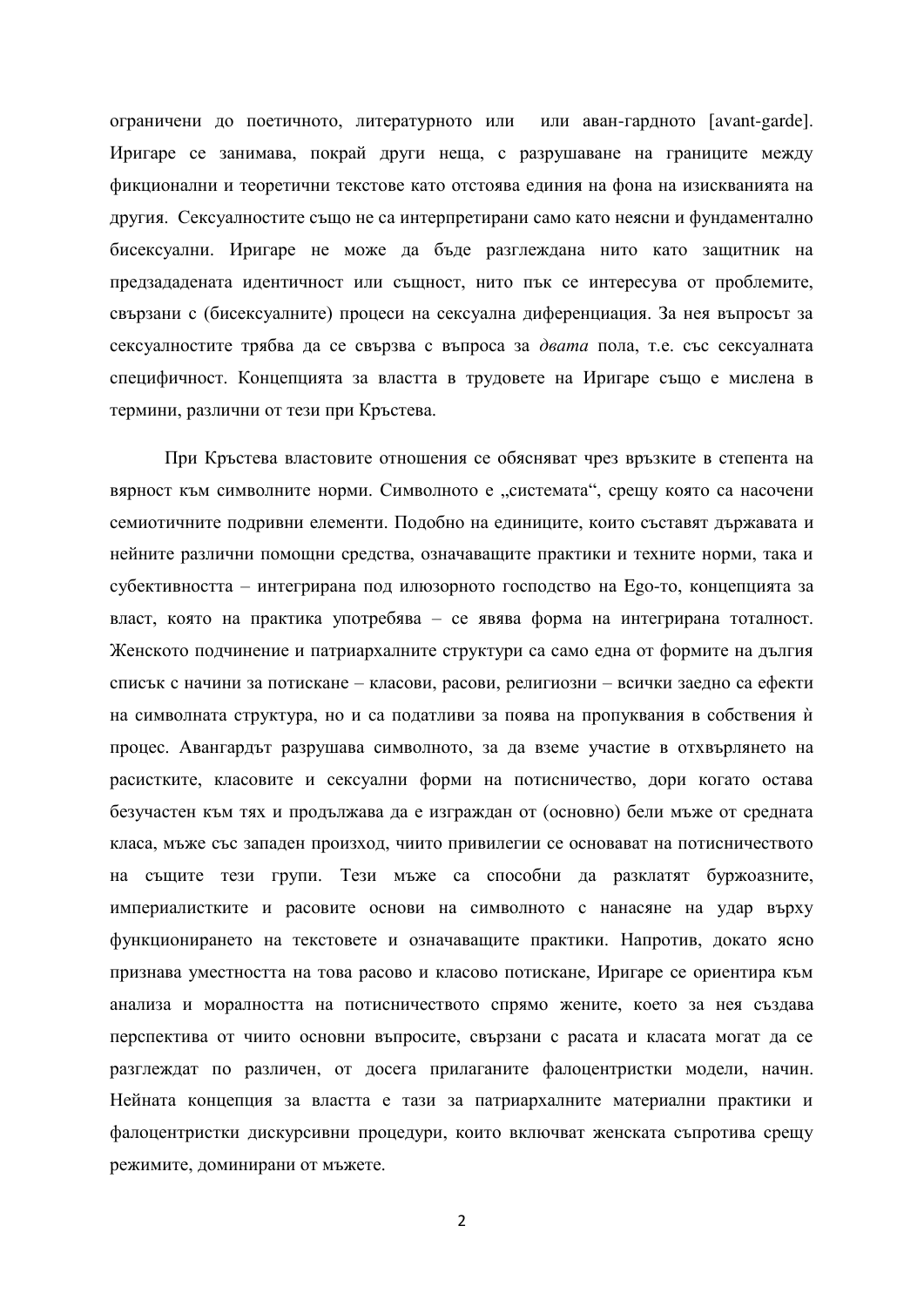Целта ѝ изглежда се състои в изследване на нови теоретични пространства и език, които могат да способстват за подкопаване на патриархалната и фалоцентрична доминация в сферата на резпрезентирането и така по-категорично да осигурят метод за репрезентиране на жените като жени. Следваме ли нейната теза, то женските тела са вписани като липса или атрофия от доминиращите репрезентативни системи, които не оставят място за артикулиране на самоопределена женственост и техните ограничения следва да бъдат очертани и преминати. Поставянето под въпрос на философски и психоаналитични дискурси от нейна страна, изследването на подходите им и техните "бели петна", употребата на тези парадигми срещу самите тях – всичко това е насочено към конкретни политически цели за позитивно и повторно вписване на женските тела и за позитивна реконструкция на женските морфологии като по този начин се създават перспективи, позиции, желания, които са обитаеми от жените като жени. Проектът е едновременно и нерешително негативен (реактивен феминизъм от вида, който Кръстева най-лесно определя като феминистки), и конструктивен (доколкото създава конкретни алтернативи, приложими методи за познание и начини за репрезентация на женската автономия).

В противовес с позицията на Кръстева, Иригаре са интересува от развитието на описанието на субективността и познанието, които признават съществуването на два пола, две тела, две форми на желание и два пътя на познание. Вместо да се насочи към процес на сексуална диференциация, функциониращ в рамките на всеки обект (заличаващ или притъпяващ значимите различия между обектите), то Иригаре се вълнува от проблема за сексуалната специфика на обектите. Преди да изследваме подробно позициите ѝ, вероятно си струва да разгледаме набързо някои понепосредствени връзки, които нейният текст има с изследванията на Лакан в частност, и с психоанализата като ияло.

Името на Лакан нито веднъж не е споменато в книгата ѝ "Отражението на другата жена" [*Speculum of the Other Woman*] – нейното най-задълбочено обсъждане на психоанализата. Със сигурност този акт е стратегически от страна на Иригаре, мимезис спрямо неглижирането от страна на Лакан и Фройд на проблема за женствеността като странична тема в изследването за едиповия комплекс и името-на-бащата<sup>3</sup>. Тук авторката се опитва да премахне психоаналитичния фалоцентризъм чрез намека върху

<sup>&</sup>lt;sup>3</sup> Повече по този проблем в българското издание на Лакан: Лакан, Ж., 2010, За Имената-на-Бащата. Сиела, София, Преволач: Теолора Павлова, Бел. Ред.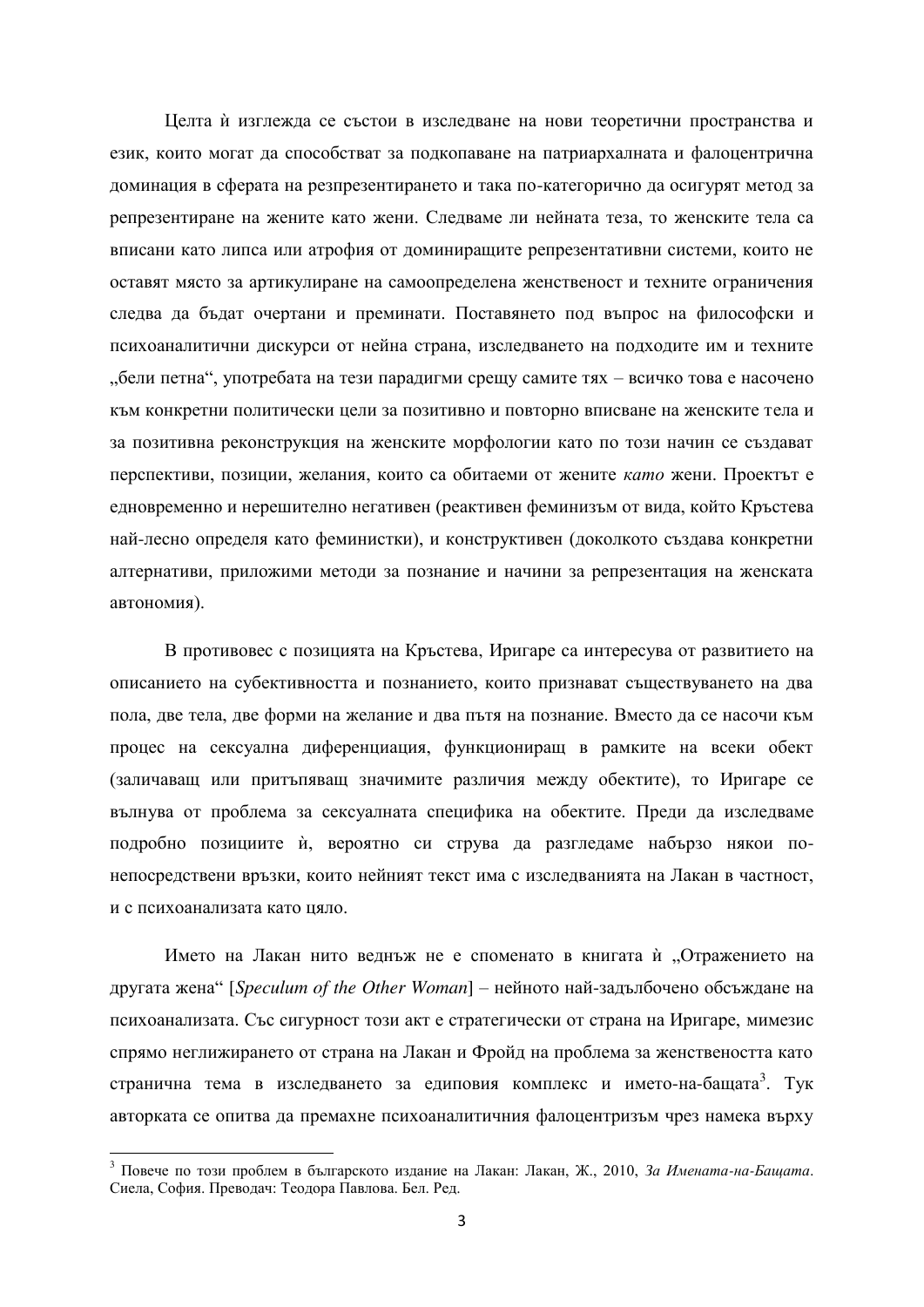проблема за сексуалната специфика в нейните най-централни допускания и предложения. Най-напред просто ще маркирам някои най-очевидни зависимости, свързани с влиянието на Лакан върху изследването на Иригаре, а след това накратко ще спомена и някои от сериозните несъгласия помежду им.

1 Иригаре е силно повлияна от това, което разглежда като обяснителна сила на психоанализата във връзка с конструкцията и репродукцията на патриархалните форми на субективност. Тя не само анализира човешкия субект, но е способна да направи и изрични "залози", участващи във *всички* фалоцентрични познания: "Въпросът не е в това наивно да обвиняваме Фройд сякаш е бил "копеле". Дискурсът му представлява симптом на определена социална и културна икономика, която се поддържа на Запад още от времето на древните гърци. (...) онова, което Фройд демонстрира е доста полезно. Когато, под влияние на стари органистки аргумент, твърди например, че женският пол е "липса", че кастрацията за жената се равнява на това тя да възприеме, че не притежава пол, то той описва стриктно последствията от нашата социокултурна система. Използвайки лингвистична схема и Лакан достига до подобни изводи и повтаря същия процес, когато пише, че жената е липса в дискурса, която не е способна да артикулира сама себе си... *В някои случаи това наистина се оказва вярно* "(Irigary, L., 1977, Women's Exile, *Ideology and Consciousness*. Р. 63-64. Добавено подчертаване).

Психоанализата е симптоматична относно скритите фалоцентрични структури, които управляват доминиращите дискурси и култури като цяло. В този смисъл тя има стойност на открито изказване на онова, което обикновено остава скрито (имплицитно). Но то е и полезно за *феминистични* изрази като метод на четене или интерпретация, като форма на дешифриране на текстовете. Иригаре устоява на изкушението да психоанализира субекти, истински или фикционални личности, в изследванията си и вместо това употребява психоанализата като метод за интерпретация на текстове и като модел за извличане на различни познания. Това не е изцяло свързано със собствените опити на Лакан да дестабилизира метафизиката на *cogito* и епистемиологичните му основи. Той противопоставя психоаналитичното *разбиране* за познанието (аналитикът като "предполагаем субект на познанието"), измамна или въображаема стръв, за една философска сигурност, която демонстрира, че увереността е функция на непризнаване и отхвърляне в много по-голяма степен отколкото е функция на познание (вж. Lacan, J., 1953, Some Reflections on the Ego, *International Journal of Psychoanalysis*, 34). *Influence* съшо така използва психоанализата за ла изтькне домогванията и принулите на

4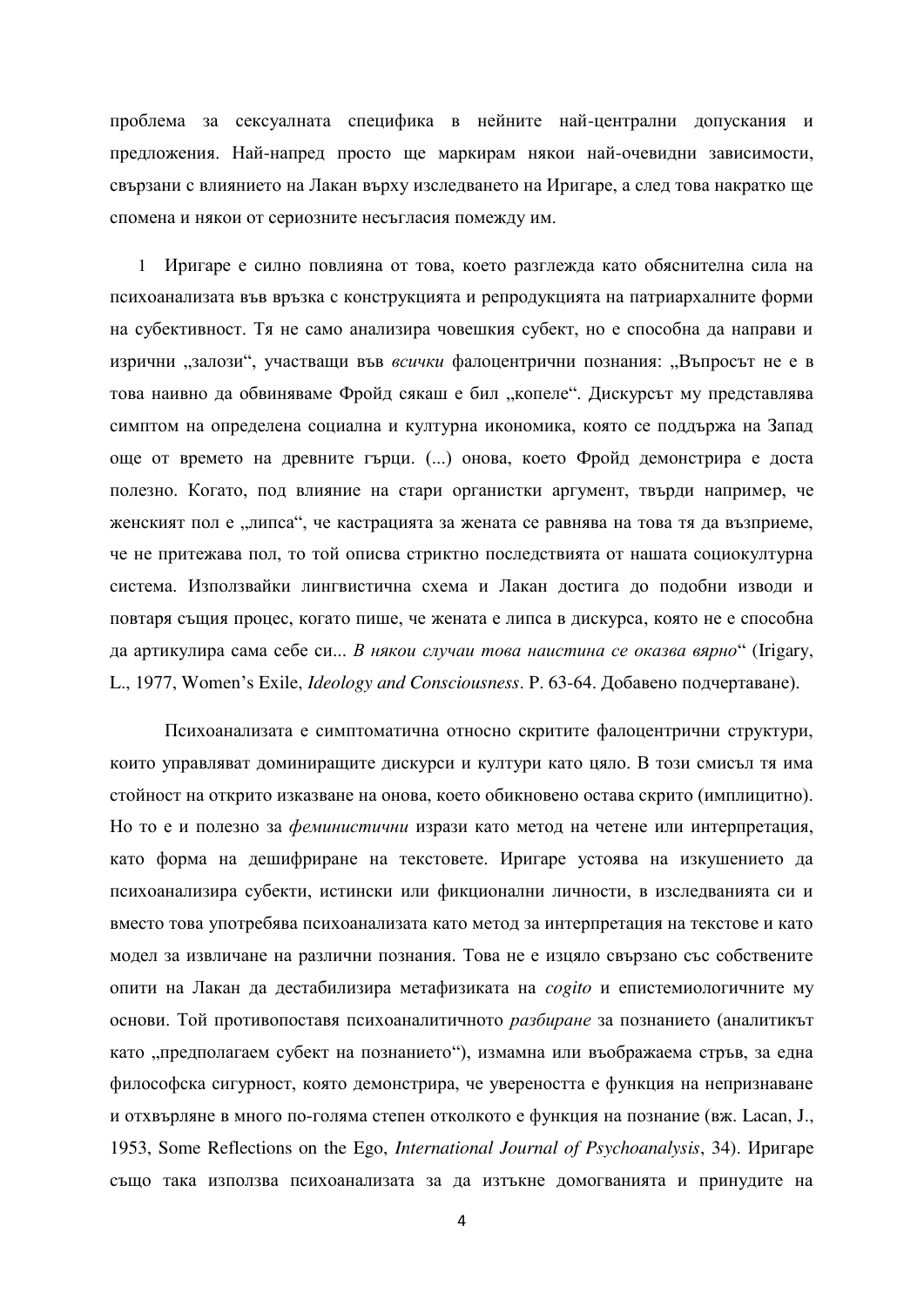познанието, включително на самата психоанализа; познание, което се представя за сексуално неутрално, за безразлично, универсално или незаинтересовано, когато всъщност самото е продукт на саморепрезентация на мъжете.

2 Иригаре се служи с фройдисткото разделение между пред-едипово и едипово и с разделението на Лакан между въображаемо и символно, като с ключови елементи в собствения и проект. За разлика от Кръстева, която възприема тези термини по начина, по който те съществуват и ги прилага върху лингвистичния и текстуалния контекст, то Иригаре ги употребява като инструменти за критика, "нож с две остриета", за да постави проблема за сексуалната диференциация – зачената в условия, различни от онези, които са диктувани от патриархата. С други думи, Иригаре пробва да секуларизира, да придаде специфичните за всеки пол форми, които техните предедипово и въображаемо или едипово и символно, приемат. Според разбиранията ѝ психоанализата е способна единствено да представя въображемото и символното през мъжка перспектива: не съществуват практики, които ла лоразвият, какво могат ла бълат въображаемото и символното според представите на едно момиче. Поради това на Фройд и Лакан им е необходимо да предположат едно сексуално неутрално предсимволно съществуване [a sexual neutral pre-symbolic being]<sup>4</sup>. Малкото момиче трябва да се възприема по аналогия с малкото момче, за да бъдат възможни техните символни диференциации. Вместо да следва този ход, Иригаре потвърждава специфичните и непредставими форми на пред-едиповите отношения между майкадъщеря и женското въображаемо: "Фройд открива... желанието за същото, за себеподобното, собственото Аз (като) същото и отново за същоъо, за Alter Еgo-то или накратко за подобното<sup>5</sup>... хомото... мъжкото, доминирано от репрезентационистката логика. "Половото различие" е отклонение от проблематиката на оприличаването... "Диференциацията" в двата пола произтича от априорното допускане за същото, след като малкият мъж, който е малко момиче, трябва да се превърне в мъж минус

 $4$  Лакан и най-вече Фройд, изглежда, че не отчитат формиращата роля, която спецификата на организма притежава, неговата форма на отвърстие, сексуалните му зони и ерогенните източници при изграждане на Едо-то и при формиране на сексуалността и несъзнаваното. Фройд признава факта, че Едо-то е проекция на тялото-повърхност, но изглежда, че пренебрегва факта, свързан с топографските разлики Meжду телата-повърхности и това, че те могат да имат прогностични ефекти върху Еgo-то. (Вж. М. Campioni, 1976, Psychoanalysis and Marxist-Feminism, *Working Papers in Sex, Science and Culture*, 2).

<sup>&</sup>lt;sup>5</sup> В текста е използвано "auto". Препратката в случая е не само към изследванията на Фройд, но и към старогрыцкото αύτός, о със значение на същият, самият и подразбира човека като едноличен вършител на действие спрямо себе си. По тази тема виж: Рикьор, П., 2004, *Самият себе си като някой друг*. ЕА, Плевен. Превод: Тодорка Минева. Бел. Ред.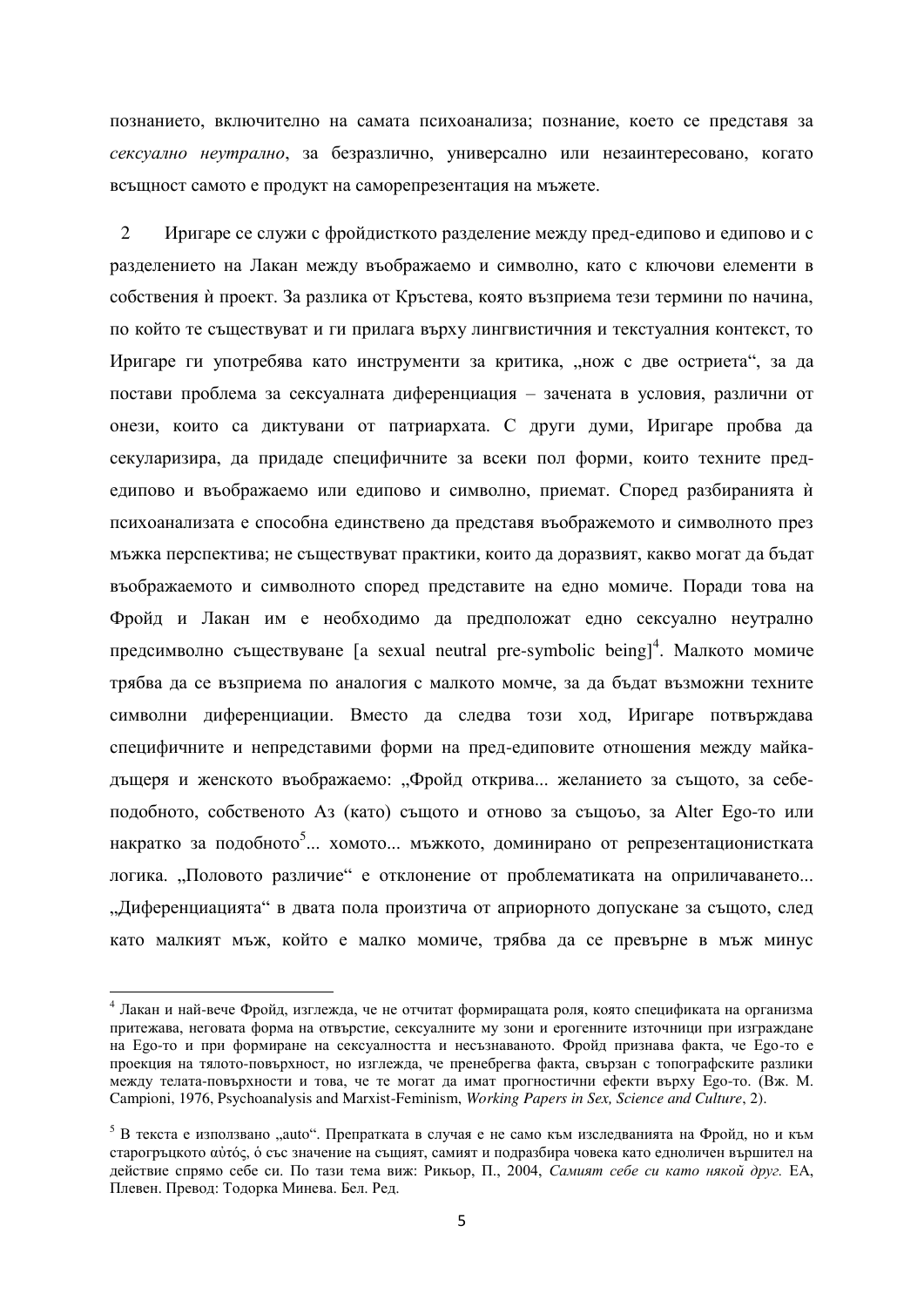определени атрибути, чиято парадигма е морфологична – атрибути, способни да определят, да потвърдят репродукционистката секуларизация на същото. Мъж минус възможността да (ре)презентира себе си като мъж = обикновена жена" (Irigary, L., 1985, *Speculum of the Other Woman*. Ithaca, Cornerll University Press. P. 26-27).

3 Иригаре използва разбирането на Фройд и на Лакан за несъзнаваното, неговата икономика, логика и продукти като емоционална метафора на самата женственост, за това, което се потиска и не бива толерирано от социалния ред: "Да твърдиш, че женската сексуалност е естествен обект на процеси за репресия, сублимация и т.н е твърде съмнително. По-скоро бих очертал следния въпрос: Не се ли явяват жените, макар и частично, несъзнаваното? С други думи, дали в онова, което в историята бива конституирано като "несъзнавано" не се съдържа някакъв нецензуриран, потиснат елемент на женското?" (Irigary, L., 1977, Women's Exile, *Ideology and Consciousness*, 1. P. 70).

4 Иригаре използва връзката, която Лакан изгражда между физическите и лингвистични процеси. Приемем ли допускането, че езикът е ключът за интерпретиране на физическия живот, а също и че единението на Еgo-то заедно с параметрите и структурите на живото тяло също разчитат на означаващите практики и символичните репрезентации, то проектът на Иригаре е ретраверсиране на вписаното, на "интекстуалното", на субективността под първенството на фалическото означаващо. Подобно на Лакант, тя също отказва да говори за жени, сексуалност или желание в условията на каквито и да е Реално, природа или даденост. Отказва се също и от всички ракурси с анатомията, за да развие вместо тях разбиране за морфологията, социалните/психологически репрезентации и живата реалност на женското тяло, което е близко до основното разбиране на Лакан за "въображаема анатомия". Женското тяло и спецификата му, които тя търси не са чиста или дадена идентичност, лежащи под патриархалния пласт. По-скоро Иригаре се стреми към активно пренаписване на проблема, този път от женска гледна точка, от тази на женското тяло и на възможностите му като място за създаване на знание.

С други думи, Иригаре предполага, че психоанализата като рамка, от която тя може да анализира други знания и репрезентации (вкл. тези на самата психоанализа), изследвайки елизиите и затишията им, т.е. когато ги изследва от перспективата на репрезентацията на женствеността. Тогава психоанализата става по-скоро критически и деконструктивистки инструмент, отколкото истинен или дескриптивен модел.

6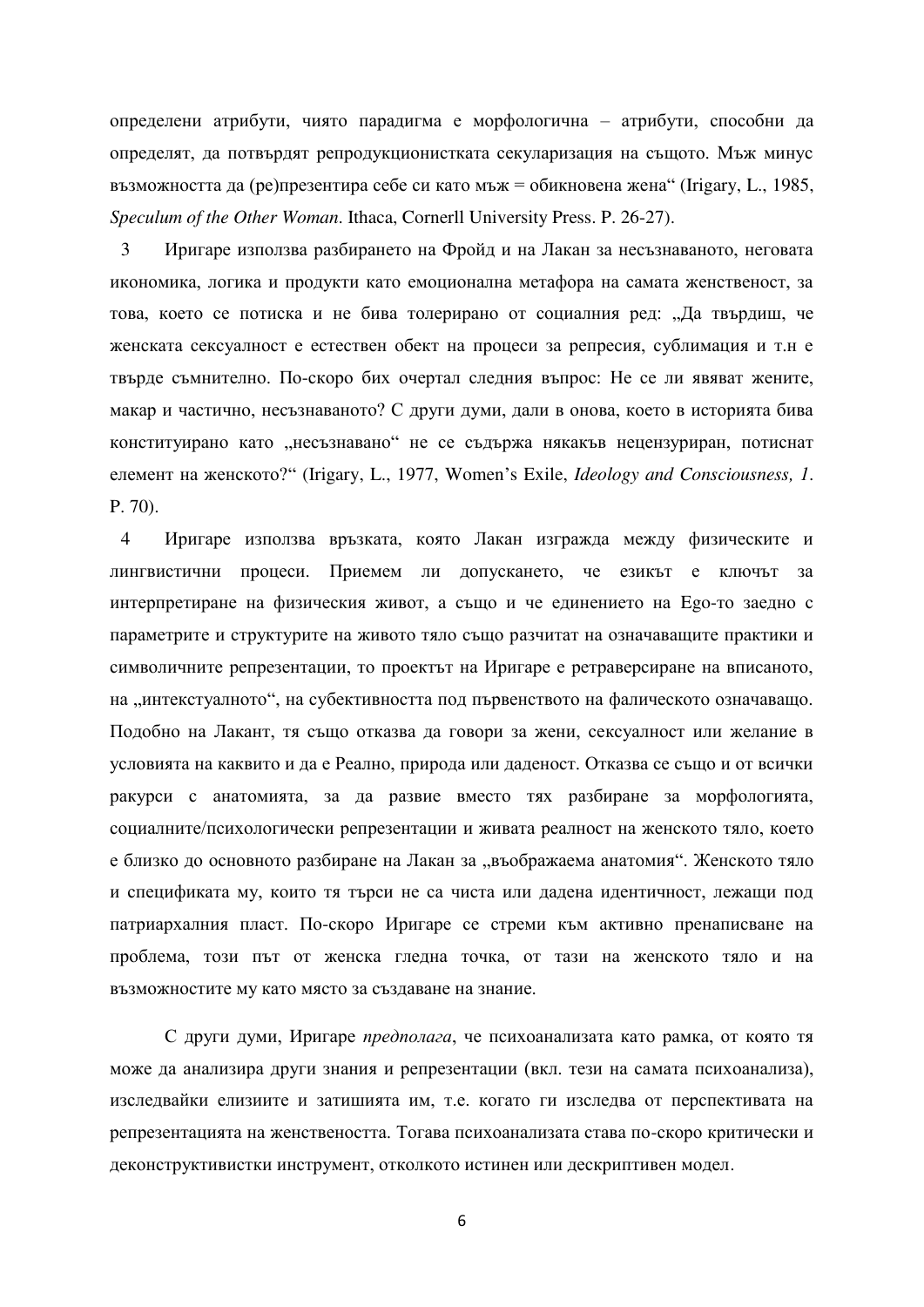Несъгласията ѝ с психоанализата също така трябва да бъдат отбелязани накратко. Те включват:

**а**) На мястото, където Фройд и Лакан поставят сексуалната разлика, основана на "а ргіогі еднаквото" – което е разлика, разбрана като опозиция, бинарно разделение или присъствие/отсъствие на едно единствено условие. Иригаре опитва да развие разликата. разбрана като "чиста разлика" в духа на Сосюр, т.е. разлика без позитивни условия. Вместо да поставя жената като -А във връзката с мъжа, определен като А (логика, която неизбежно поставя приоритет върху позитивното условие), то Иригаре търси съвсем различно пространство за жената – такова, което не се определя от връзки с мъже, а от собствените си условия или по-скоро "Б", отколкото "-А".

**b**) Там, където Фройд и Лакан твърдят, че съществува универсалност, неутралност и научен статут на психоанализата, Иригаре интерпретира като симптоматично за историческия ред на мъжки само-репрезентации, ред, който определя сам себе си като . истина". Тя вижла психоанализата като по-ясно изразените и проницателни примери на мъжката спекул(ариз)ация, а по този начин като корпус от знание, вписано с перспективи и интереси, отнасящи се до мъжете. Например, психоаналитичното настояване за превъзходството на фалоса и необходимостта от кастрация на жените дава яснота, не истината за мъжете и жените, а инвестициите, които мъжествеността има в отричането на разликата, в отричането дори на възможността за другост извън техните собствени самоопределения.

**с**) Където Фройд и Лакан приемат социалните и индивидуалните отношения като свои спекулативни обекти, Иригаре приема самата психоанализа като един от нейните обекти на анализ. Подобно на Кръстева, тя изглежда силно повлияна от деконструктивистките стратегии на Дерида. Работата ѝ може да се разглежда като деконструктивистко четене на текстовете на Фройд и Лакан.

**d**) Докато приема сериозно разбирането на Лакан за метафора и метонимия, Иригаре избира да чете текстовете му според неговите собствени разбирания, което е буквално. Нейното позициониране функционира като място на място<sup>6</sup>; писателската ѝ позиция е тази на женствеността, както тя е поставена от Фройд и Лакан – маскарад, мимезис на мимикрията, текстуално изиграване (не само артикулиране) на хистерията. Нейните стратегии оспорват психоанализата като цяло, подчинявайки я на собствената ѝ логика,  $\overline{a}$ 

 $<sup>6</sup>$  Букв. "Her troping functions as the trope of a trope". Бел. Пр.</sup>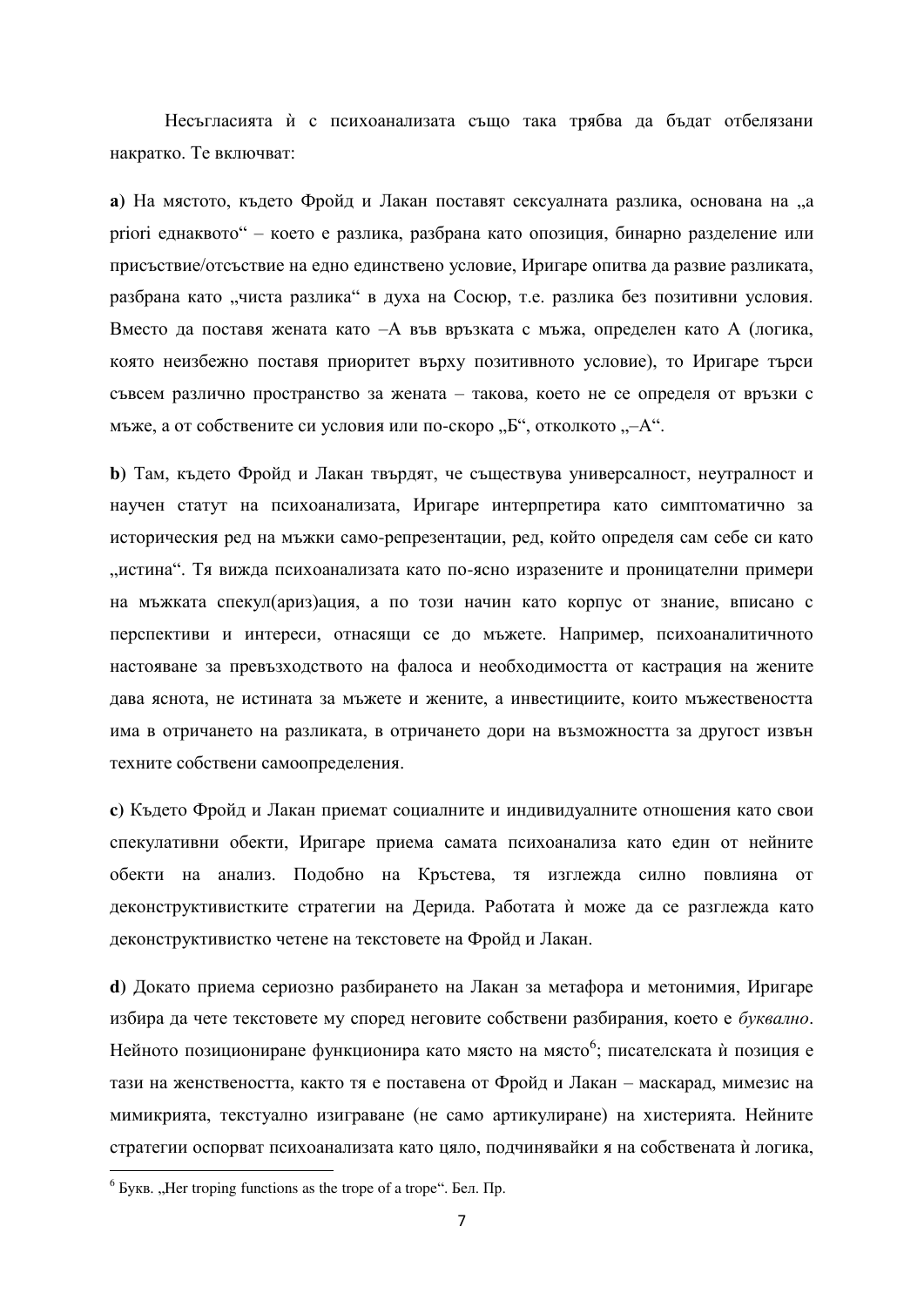за да види какво устоява на нейната интерпретативна машинария и какво е абсорбирано от нейната логика на еднаквост.

Кръстева и Иригаре потвърждават многогласността, множествеността и многоаспектността, заложени като скрит пласт в рамките на господставащите репрезентативни системи – неконтролирана, прекомерна текстуална сила или енергия. Но за разлика от Кръстева, Иригаре разглежда описаното дотук като окупирано само от един пол. Нейната цел е да позволи на жените да претендират за място като жени, предоставяйки истинска плуралистичност или другост в монополовия модел. Претенцията ѝ е в това, че мъжествеността може да говори на или за женствеността, тъй като се е изчерпала от всяка връзка с мъжкото тяло, неговата специфика и социално-политическо съществуване. Този процес на евакуиране на мъжкото тяло от (едиповизираната) мъжественост е предусловието за създаване на "незаинтересовано" кастрирано пространство на мъжка спекул (ариз) азция. В рамките на това (виртуално или имагинерно) пространство, това на Еgo-то, и неговото огледално двойнствено доколкото мъжкото може да погледне самото себе си чрез външния поглед, да се разглежда като обект, задържайки едновременно позицията си на субект. Така се изгражда илюзията за самодистанциране, илизията за пространство на чиста рефлексия чрез създаване на огледална повърхност, която удвоява и репрезентира всичко освен себе си: "Ако предположим, че огледалото винаги е било поставяно и спекулираме<sup>7</sup> с всяко възприятие и светоусещане с изключение на самото него... Обектът извлича ли силата си от обсебването на това не-място на огледалото? А от спекулацията? И когато спекулацията конструира себе си като такава, по този начин тя не може да бъде анализирана, но изпада в забвание, появява се отново, за да изиграе ролята си само когато някакъв нов ефект на симетрия е необходим в системата" (Irigary, L., 1985, *Speculum of the Other Woman*. P. 205-206).

Както предполага и заглавието *Отражението на другата жена*, то опитва да травестира Лакановото огледало на мъжката само-репрезентация, което утвърждава жената в позиция на огледален двойник или Alter Ego на мъжа. Негово е огледалото, настоява Иригаре, което може да отрази само мъжествения субект за когото то функционира като форма на собствено овъншностяване [self-externalization]. Вместо това нейният проект, като този на Алиса (А-Люс), се стреми да премине *през* 

 $^7$  В случая това е и игра на думи, тъй като латинската дума *speculum* означава именно огледало, отражение, а впослелствие се слобива с негативното си значение на спекулация. Бел. Рел.